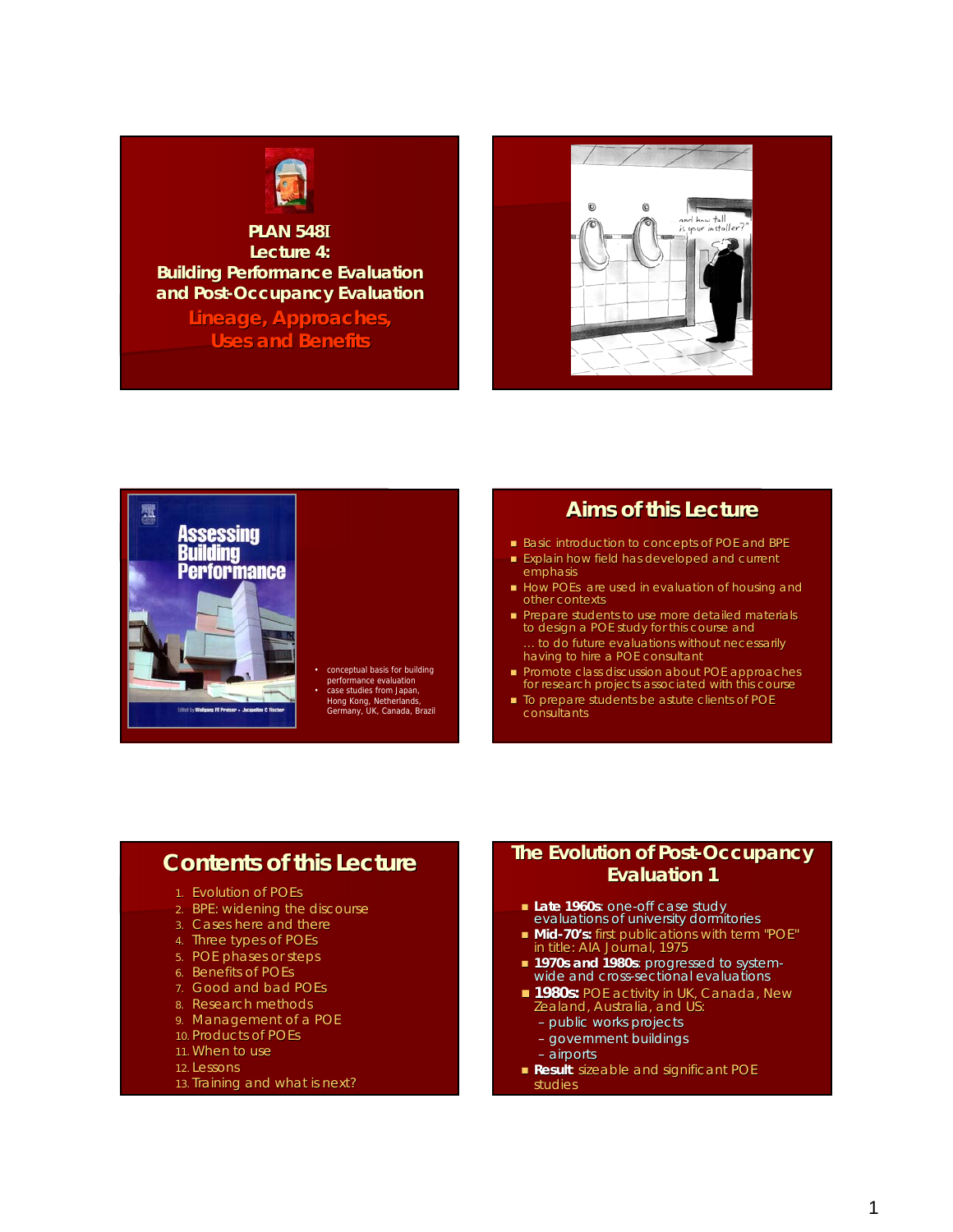## **First POE Textbook First POE Textbook**

- **Preiser, Rabinowitz & White (1988),** *Post-Occupancy Evaluation*
- companion volume, *Building Evaluation, Evaluation,*published 1989 (Preiser, 1989): (Preiser, 1989):
	- case studies from around the world

### **The Evolution of Post-Occupancy Evaluation 2**

- **Early POEs** focussed on residential environments and housing for disenfranchised groups
- Led to systematic assessment of physical environments (how people were using them)
- $\blacksquare$  since targetted:
	- hospitals
	- prisons
	- other public buildings
	- commercial buildings
	- offices

Preiser and Vischer, eds., 2005: 8

## **Recent US Government Initiatives Recent US Government Initiatives**

- **2001**: National Academy of Sciences revisited topic of POE in symposium, dealing primarily with POE in US Government agencies
- **Book: Learning From Our** *Buildings: A State-of-the-Practice Practice Summary of Post-Occupancy Evaluation* (National Academies Press, 2001).

### **The early POE framework (Preiser, Rabinowitz and White, 1988) (Preiser, Rabinowitz and White,**

- 3 levels of effort, degrees of sophistication and data-gathering techniques, cost, staffing:
	- Indicative
	- investigative
	- diagnostic POEs

### **Building Performance Evaluation (BPE)**

- **Performance evaluation framework**
- $\blacksquare$  Systematically relates buildings and settings to users and their environmental needs
- Represents a conceptual, processoriented approach
- Accommodates relational concepts
- Can be applied to any type of building or Can be applied to any type of building or environment
- Framework can be transformed to permit Framework can be transformed to permit phased handling of information concerning person-environment relationships<br>Preiser and Vischer, eds., 2005: 7

## **Evolution of POE towards BPE Evolution of POE towards BPE**

- **Emphasises holistic, process-** oriented approach
- Takes into account: Takes into account:
	- Facilities
	- Forces that shape them
		- **Organisational**
		- Political
		- Economic
		- Social

Preiser and Vischer, eds., 2005: 8-9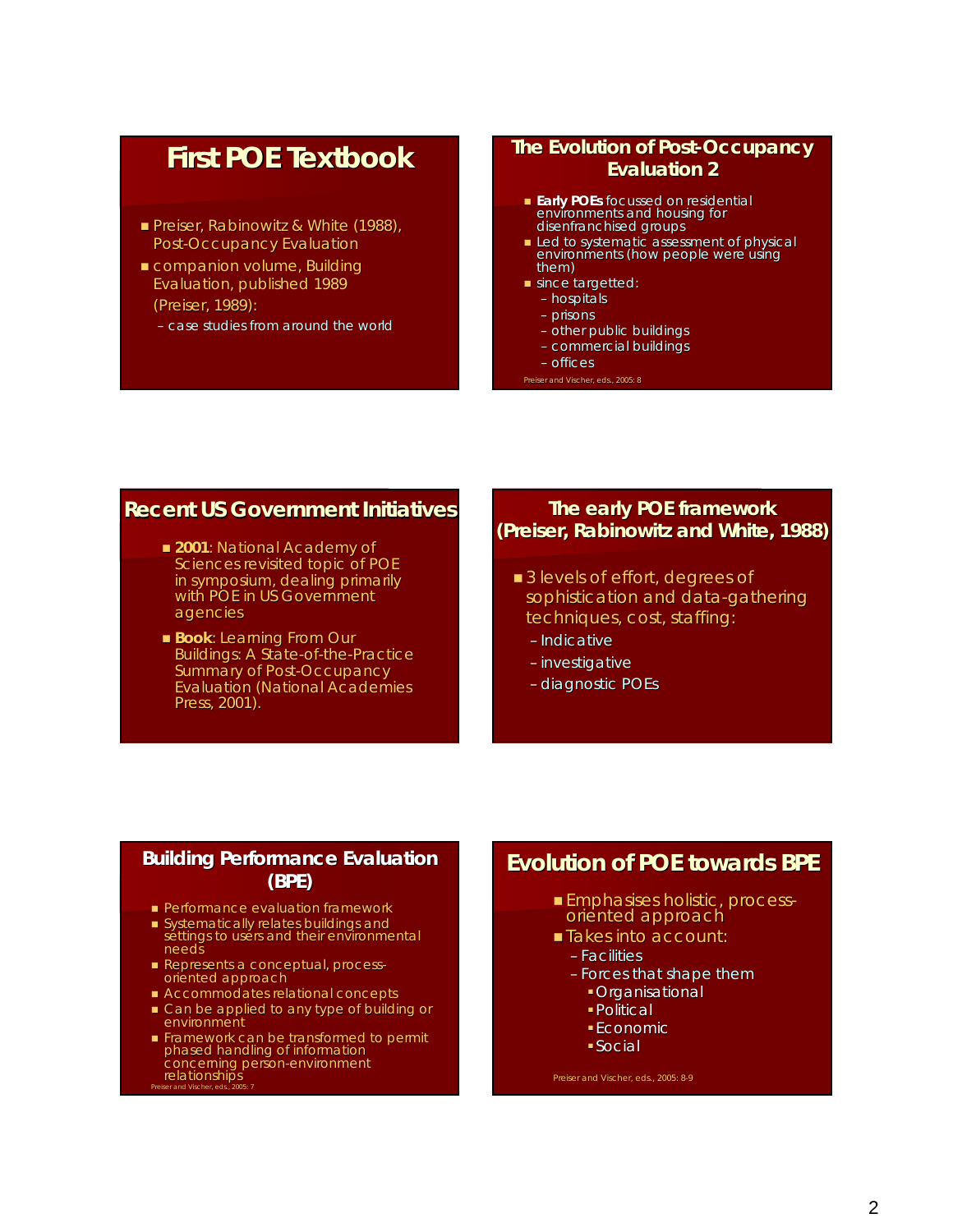## **Widening of framework: BPE**

- Include wider range of<br>Instakeholders and decisionmakers who influence buildings buildings
- **POEs then relevant earlier** in design process
- **and**
- **Applied throughout building** delivery and life cycle

## **Widening of framework: BPE**

## **DO NOT WAIT FOR BUILDING DO NOT WAIT FOR BUILDING TO BE OCCUPIED: TO BE OCCUPIED:**

- $\blacksquare$  early intervention helps avoid common mistakes caused by:
	- **·** insufficient information
	- $\blacksquare$  inadequate communisation among building professionals at different stages

Preiser and Vischer, eds., 2005: 8



# **POE as a useful tool POE as a useful tool**

- Applied in a variety of situations
- **Sometimes** results widely disseminated
- **Other times:** uniquely available to client
- **Many problems found after** occupancy: **systemic**

Preiser and Vischer, eds., 2005: 8



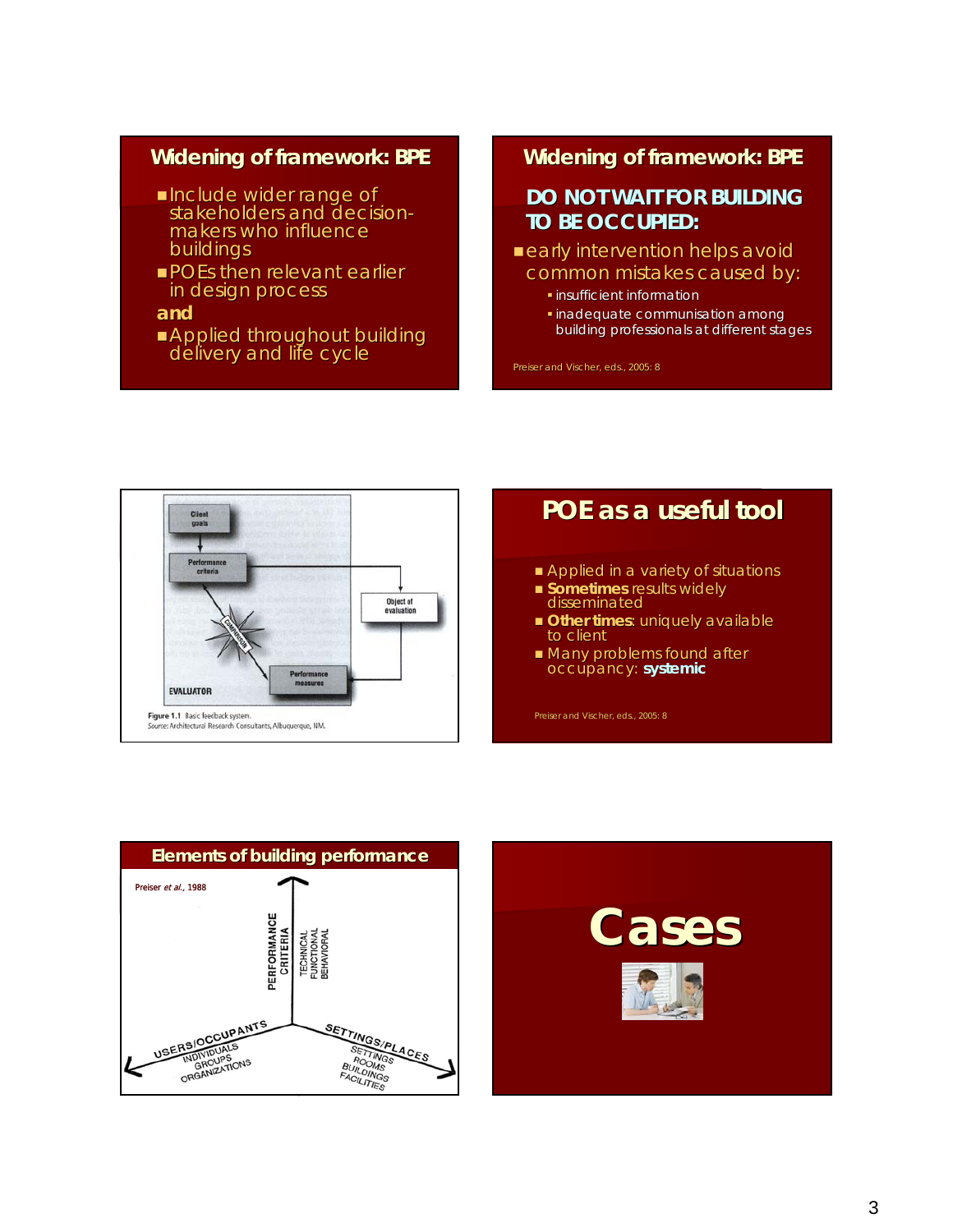









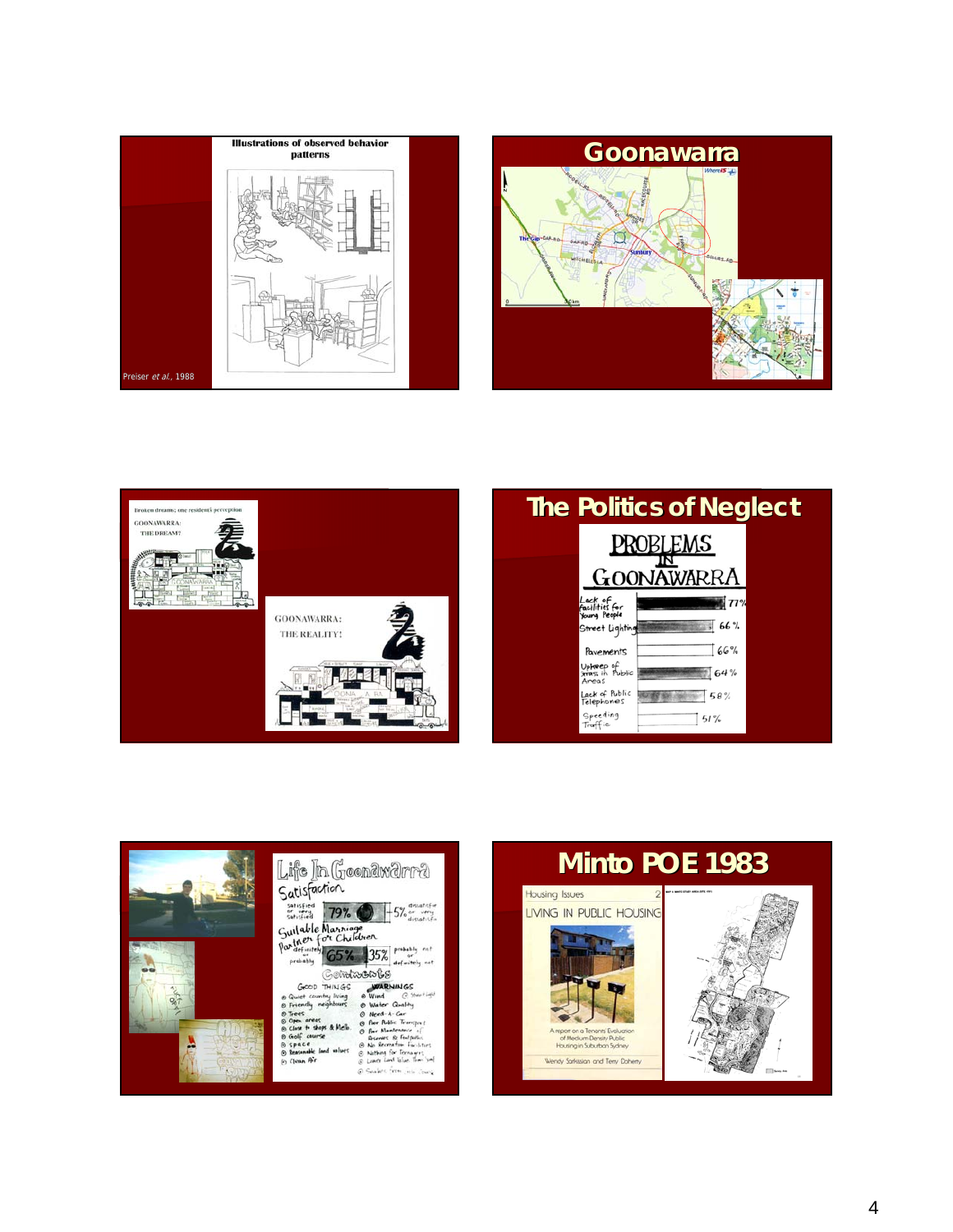

|                                                                                      | PERCENTAGE OF TENANTS IN EACH CATEGORY (%)<br><b>Minimize</b><br>HOUSES COMMITTEE STAY OFFICIAL<br><b>HART</b> |              |                         |                         |                   |                         |                                                 |             |              |                                                   |                            |                                     |                       |                  |                                 |                         |                              |                                             |                      |                                                                                                                                                       |                  |                             |
|--------------------------------------------------------------------------------------|----------------------------------------------------------------------------------------------------------------|--------------|-------------------------|-------------------------|-------------------|-------------------------|-------------------------------------------------|-------------|--------------|---------------------------------------------------|----------------------------|-------------------------------------|-----------------------|------------------|---------------------------------|-------------------------|------------------------------|---------------------------------------------|----------------------|-------------------------------------------------------------------------------------------------------------------------------------------------------|------------------|-----------------------------|
|                                                                                      | 16.140<br><b>AUSTRIAN</b>                                                                                      |              |                         |                         |                   |                         | <b></b>                                         |             |              |                                                   | 5.18 NUMBER                |                                     |                       |                  |                                 |                         |                              |                                             |                      |                                                                                                                                                       |                  |                             |
| <b>LANDING STATE</b>                                                                 | 49.9                                                                                                           |              | $\sim$                  | ٠                       |                   |                         |                                                 | ٠           |              | ٠                                                 | ٠                          | ٠                                   |                       | ٠                | $\sim$                          | ×                       | ٠                            | $\sim$                                      | ×                    | $\sim$                                                                                                                                                | ٠                | <b>COMPANY</b>              |
| <b>RAP</b>                                                                           | ≕                                                                                                              |              |                         | ٠                       | ٠                 |                         |                                                 |             |              |                                                   | ٠                          | ٠                                   | ٠<br>$\sim$           | ٠<br>÷           | $\sim$<br>$\sim$                | ٠<br>÷                  | $\sim$<br>$\sim$<br>-        | $\sim$<br>Text.<br>$\sim$                   | ×<br>$\sim$          | Total Corp.<br>$\sim$                                                                                                                                 | the country<br>w | $\sim$<br>___               |
| 3.303<br><b>BRUE</b><br><b>Right</b>                                                 | m<br>m                                                                                                         | $\sim$       | - 10<br>$\sim$          | ٠<br>×                  | $\sim$            | $\sim$<br>×             | ٠                                               | ٠<br>٠      | ×<br>÷       | $\blacksquare$                                    | ٠<br>٠                     | ٠<br>٠                              | t                     | ٠<br>ŵ           | $\sim$<br>$\sim$                | ٠                       | t                            | ٠<br>٠                                      | ÷<br>٠               | t                                                                                                                                                     | ٠                | ٠                           |
| 3. KGBS OF CHILDREN<br>33                                                            | 76.6<br>$\overline{1}$<br>m<br>ш                                                                               | 2            | $\rightarrow$<br>÷<br>٠ |                         | $\mathbf{u}$<br>٠ |                         |                                                 | ٠<br>٠      | ٠<br>i       | ٠<br>٠<br>÷                                       | $\sim$<br>÷<br>÷<br>$\sim$ | $\ddot{\phantom{1}}$<br>÷<br>÷<br>٠ | $\sim$<br>÷<br>$\sim$ | $\sim$<br>÷<br>× | $\sim$<br>÷<br>$\sim$<br>$\sim$ | ×<br>×a.<br>$\sim$<br>- | $\sim$<br>$\sim$<br>0        | $\sim$<br>$-2.2.2$<br>$\sim$<br>$\sim$      | $\sim$<br>$\sim$<br> | ٠<br>$-11.1$<br>$\cdots$<br>$\frac{1}{2} \left( \frac{1}{2} \right) \left( \frac{1}{2} \right) \left( \frac{1}{2} \right) \left( \frac{1}{2} \right)$ | $\sim$           | ÷<br>$\sim$                 |
| A FAILURE FORST LANGUAGE<br><b>Dar and-</b><br>Worchstein                            | <b>ITN</b>                                                                                                     | $\sim$       |                         |                         |                   |                         | and the sense of the first first first terms of |             |              |                                                   |                            |                                     |                       |                  |                                 |                         |                              |                                             |                      |                                                                                                                                                       |                  | --                          |
| L LNS CAMEROUSP<br><b>EWI ARMS</b><br><b>NIFORES</b>                                 | $\blacksquare$                                                                                                 |              | <b>A</b>                | $\sim$                  | $\sim$            | $\alpha$                | $\sim$                                          | $\sim$      | $\sim$       | $\cdot$                                           |                            |                                     |                       |                  |                                 | $\sim$                  | $\mathcal{R}$                | ٠                                           | $\sim$               | ×                                                                                                                                                     | $\sim$           |                             |
| 4. UNITS INCIDENT BATC CARMING TENNISCO<br><b>Start Galery</b><br><b>Arterizades</b> | $\mathbf{u}$                                                                                                   | ×            | ٠                       |                         | $\sim$            | $\lambda$               | -4                                              | - 4         | <b>Allen</b> | ٠                                                 |                            | $\lambda$                           | <b>Color</b>          | $\sim$           | $\sim$                          | ×                       | $\sim$                       | ٠                                           |                      |                                                                                                                                                       |                  | r.                          |
| $\geq$                                                                               |                                                                                                                | <b>Share</b> | $\sim$                  | - 6                     | $\sim$            |                         | $+ 1 + - 1 - 1 - 1 -$                           |             |              |                                                   |                            |                                     |                       |                  |                                 | 16                      |                              | ٠                                           | $\sim$               | 3.14                                                                                                                                                  |                  | ÷<br>14<br>---              |
| E STOK ALIGODIE                                                                      | ٠                                                                                                              | ٠            | $\cdots$                | $\sim$                  | -2                | $\mathbf{r}$            | $\sim$                                          | ٠           | ٠            | $\mathbf{r}$                                      | $\sim$                     | $-1$                                |                       | $\sim$           | Car .                           | $\sim$                  | $\sim$                       | <b>COLL</b>                                 |                      | -                                                                                                                                                     |                  |                             |
| a house's benatichted with useful<br><b>RAY SATEWEED</b>                             | 291<br>m                                                                                                       |              | ÷                       |                         |                   |                         |                                                 | ٠           | $\mathbb{R}$ | ٠                                                 | $\sim$<br>÷                | ٠                                   | $\sim$<br>÷           | ÷                | ٠<br>÷                          | ÷                       |                              | $\sim$<br>÷                                 | $\sim$<br>÷          | ٠<br>z                                                                                                                                                | ٠                | ٠                           |
| S MON GON HEIGHAM                                                                    |                                                                                                                | ٠            | t                       | ٠                       | ٠<br>٠            | ٠                       |                                                 |             |              | ٠                                                 | ÷                          | ٠                                   | Ξ                     |                  |                                 |                         |                              | ٠                                           | ٠<br>$\sim$          | $\alpha$<br>÷                                                                                                                                         | $\sim$<br>$\sim$ | $\sim$<br><b>COLLECTION</b> |
|                                                                                      |                                                                                                                |              | ٠                       |                         |                   |                         | $E +$<br>٠                                      |             | 87<br>Ŧ      |                                                   | ń                          |                                     | p                     |                  | $^{48}$<br>$\blacksquare$       |                         | td.                          |                                             |                      |                                                                                                                                                       |                  |                             |
| S. TOWACUS HIR LINT<br>TAYT SURVEY                                                   | 11                                                                                                             |              | $\,$<br>٠               | ×<br>٠                  | 2                 | t                       | ţ                                               | 1           | t            | t<br>٦                                            |                            |                                     |                       |                  |                                 |                         |                              |                                             |                      |                                                                                                                                                       |                  |                             |
| <b>IL HEATING LIBES</b><br><b>Bar</b><br><b>Binevard</b>                             |                                                                                                                | $\sim$<br>Ŧ  |                         |                         |                   |                         | ÷                                               |             |              | <b>Executive</b><br>$\frac{\partial}{\partial x}$ |                            |                                     |                       |                  |                                 |                         |                              |                                             |                      |                                                                                                                                                       |                  |                             |
| A USE OF COMMON 19/0N SPACE<br><b>Bar</b><br><b>Internet</b><br><b>STATISTICS</b>    | <b>Timing</b><br>$\mathbf{u}$                                                                                  |              |                         | <b>Partnership</b><br>٠ |                   | $\sim$<br>$\frac{1}{2}$ |                                                 | <b>Made</b> |              | <b>Scott</b><br>٦                                 |                            | <b>Button</b>                       |                       |                  |                                 |                         |                              | <b>Genetians</b> Foreview man<br>×<br>44.2% |                      |                                                                                                                                                       |                  |                             |
| <b>6. Priced Houcks Philiphers</b><br><b>CALL</b><br><b>Died</b>                     | <b>BALT Monday (FAA)</b>                                                                                       |              |                         |                         |                   |                         | Mooden, Parking (PALM)                          |             |              | ٠                                                 | Mardel Party Scool         |                                     | <b>Real Print</b>     | ٠                |                                 |                         | <b>Heat Gast</b><br>di pa    |                                             |                      |                                                                                                                                                       |                  |                             |
| a bala macin recreaser<br>m<br><b>County</b>                                         | <b>Sale Wooden (Flurt)</b><br><b>TEST</b>                                                                      |              |                         |                         |                   | ٠                       | <b>Monte Palice Pluts</b>                       |             |              | ٠                                                 | Moster Furry Ever Mad-Huro |                                     | ۰                     |                  |                                 |                         | <b>Medi-Suited</b><br>$\sim$ |                                             |                      |                                                                                                                                                       |                  |                             |

## **Back to the Theory**





# **Types of post Types of post-occupancy evaluations 1. Indicative . Indicative** Selecting the Appropriate Level of Effort to the PDF &

- indication of major successes & indication of major successes & failures
- **In lasts only a short time**
- **methods:** 
	- archives & documents
	- basic performance issues
	- walk-through
	- selected interviews

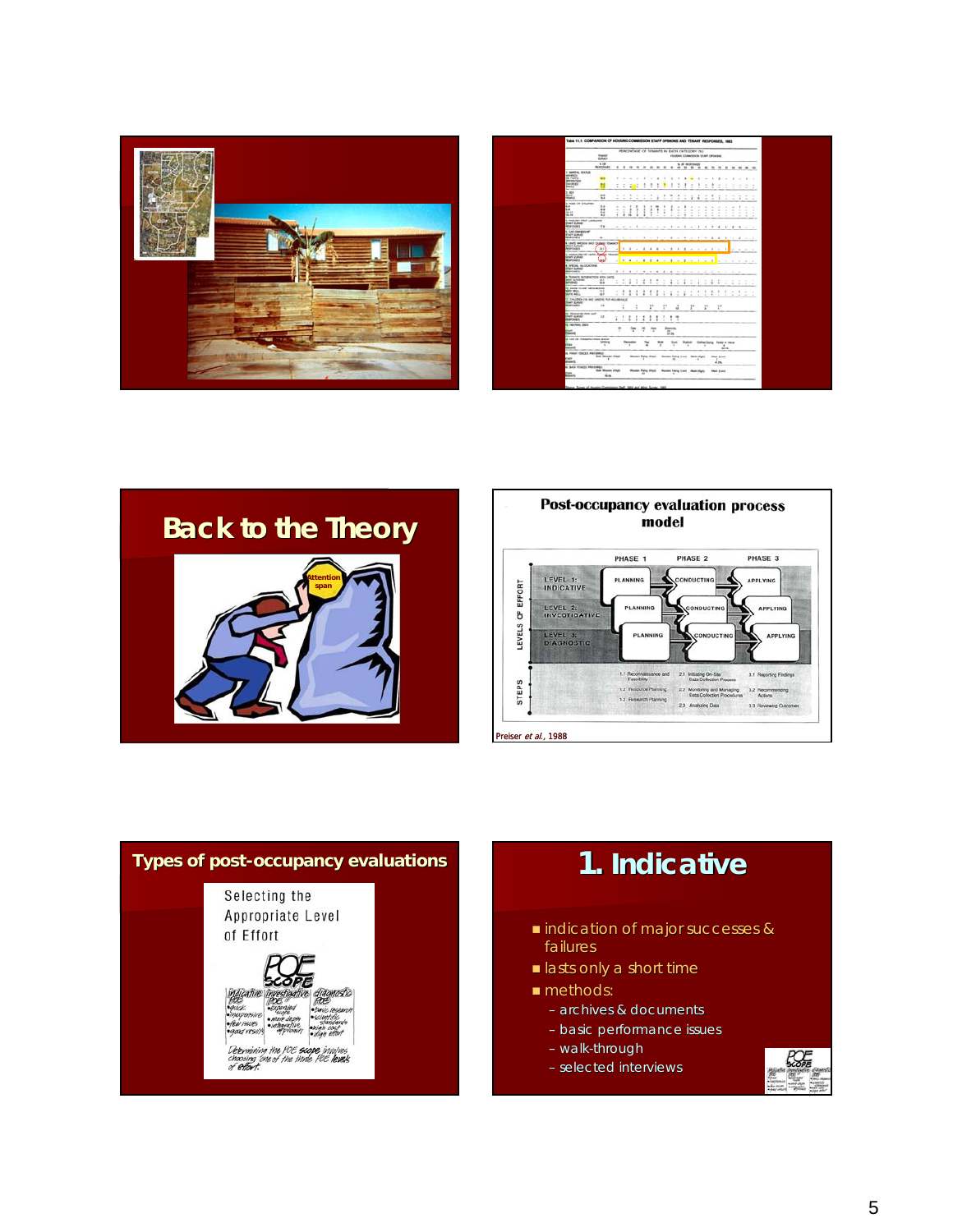## **2. Investigative 2. Investigative**

- **more time-consuming**
- $\Box$  often a follow-up in a more detailed & reliable manner & reliable manner
- **assessment of literature required**
- more sophisticated data collection more sophisticated data collection & analysis techniques & analysis
- $\blacksquare$  160-240 staff hours plus administrative support



## **3. Diagnostic 3. Diagnostic**

- $\blacksquare$  most rigorous
- **multi-method strategy**
- several months or years (\$!)
- recommendations long-term, not building-specific
- methodology: methodology:
	- involves many variables
	- examine correlation among physical, examine correlation among physical, environmental & behavioura vironmental & behavioural performance
	- can lead to improvements in guidelines and design criteria<br>(such as programs or briefs)





## **Contents of this Lecture Contents of this Lecture**

- 1. Evolution of POEs
- 2. BPE: widening the discourse
- 3. Cases here and there
- 4. Three types of POEs
- **5. POE phases or steps**
- 6. Benefits of POEs
- 7. Good and bad POEs
- 8. Research methods
- 9. Management of a POE
- 10. Products of POEs
- 11. When to use
- 12. Lessons
- 13. Training and what is next?

## **POE Phases or Steps POE Phases or Steps**

- **1.Planning**: reconnaissance and feasibility, resource planning, research planning
- **2.Conducting**: initiating on-site data collection process, monitoring and managing data collection procedures, analyzing data
- **3.Applying**: reporting findings, recommending actions, reviewing outcomes.

## **1. Planning Phase 1. Planning Phase**

- **Reconnaissance/feasibility**
	- establish realistic parameters
	- determine scope & cost of study – obtain contractual agreement
- **Resource planning**
	- organise resources
	- develop support & cooperation
- **Research planning**
	- develop research plan =>credible & appropriate results
	- establish performance criteria
	- define methods/instruments
	- allocate responsibilities
	- develop quality control procedures

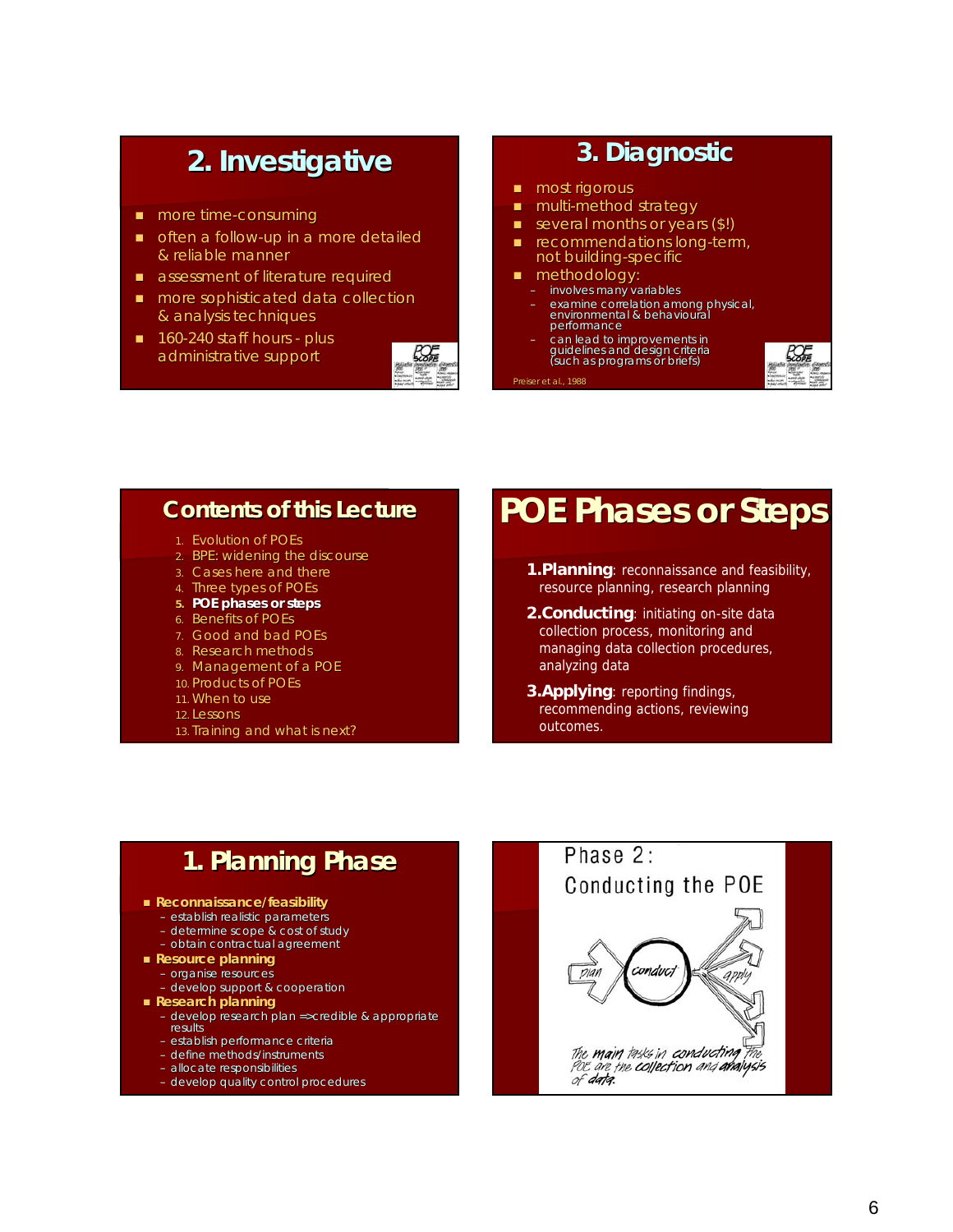## **2. Conducting Phase 2. Conducting Phase**

- **Initiate on-site data collection**
	- prepare evaluation team
	- coordinate timing & location
- **Monitor & manage data collection**
	- analyse data
	- monitor to ensure reliable results
	- develop useful and insightful results

## **3. Applying Phase 3. Applying Phase**

- **Report findings Report findings**
	- report results: suitable to client's needs
	- provide clear accurate data provide clear accurate data
- **Recommend actions Recommend actions**
	- implement feedback/feedforward mechanisms
	- stimulate action
- **Review**
- monitor life-cycle implications of recommendations Preiser *et al.,* 1988.



## **Short-term Benefits term Benefits**

- Identification of and solutions to problems
- Proactive facility management responsive to building user values
- Improved space utilisation and feedback on building performance
- Improved attitude of building occupants through active involvement in evaluation process
- Understanding performance implications of changes dictated by budget cuts
- Informed decision making and better understanding of consequences of design

## **Medium-term Benefits**

- $\blacksquare$  Built-in capability for facility adaptation to organizational change and growth over time, including recycling of facilities into new uses
- $\blacksquare$  Significant cost savings in building process and throughout building life cycle
- $\blacksquare$  Accountability for building performance by design professionals and owners and owners

Preiser et al., 1988

## **Long-term benefits term benefits**

- **Long-term improvements in building** performance
- **Improvement of design databases,** standards, criteria, and guidance literature
- Improved measurement of building performance through quantification

Preiser et al., 1988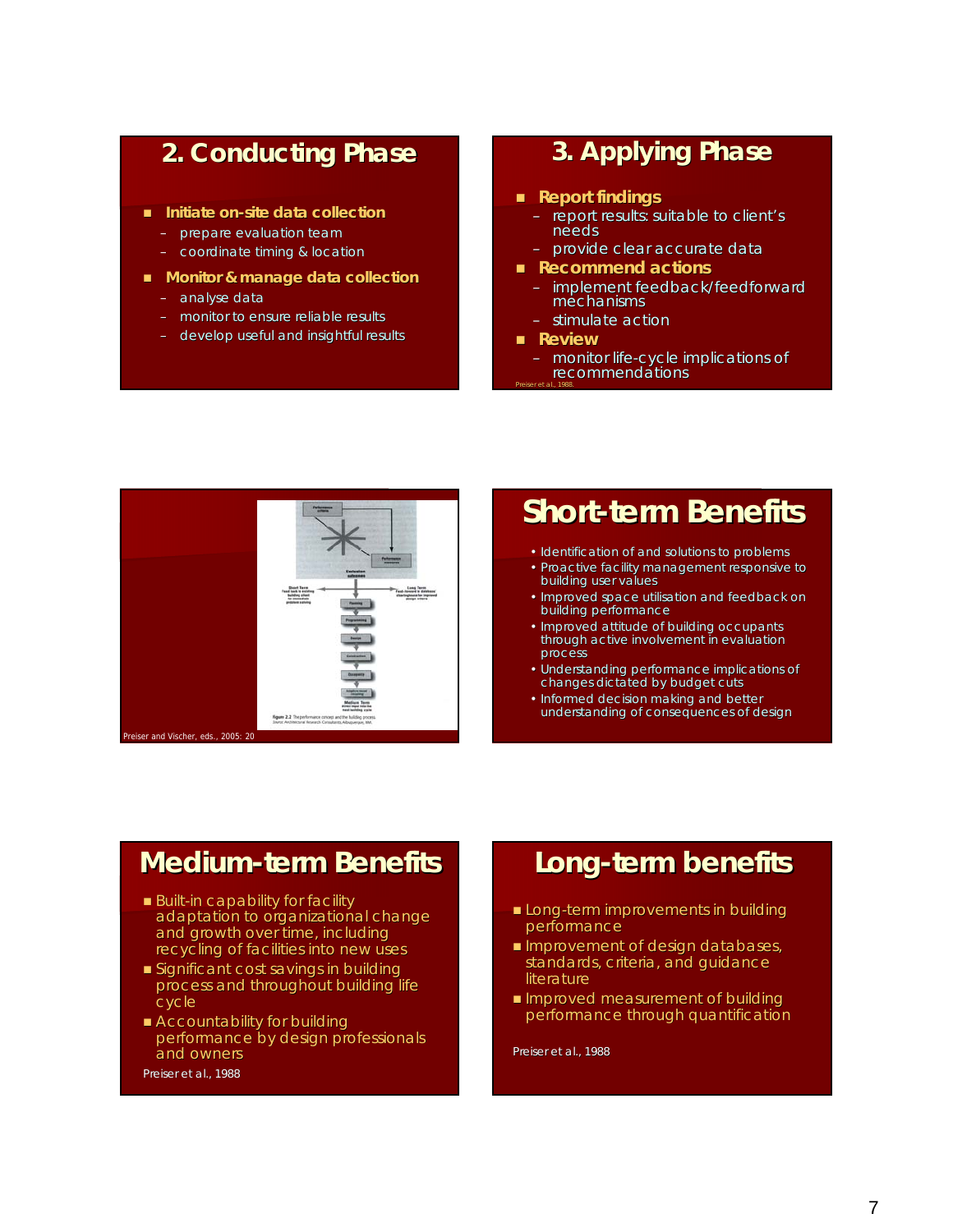

## **South Brisbane Bus Interchange**









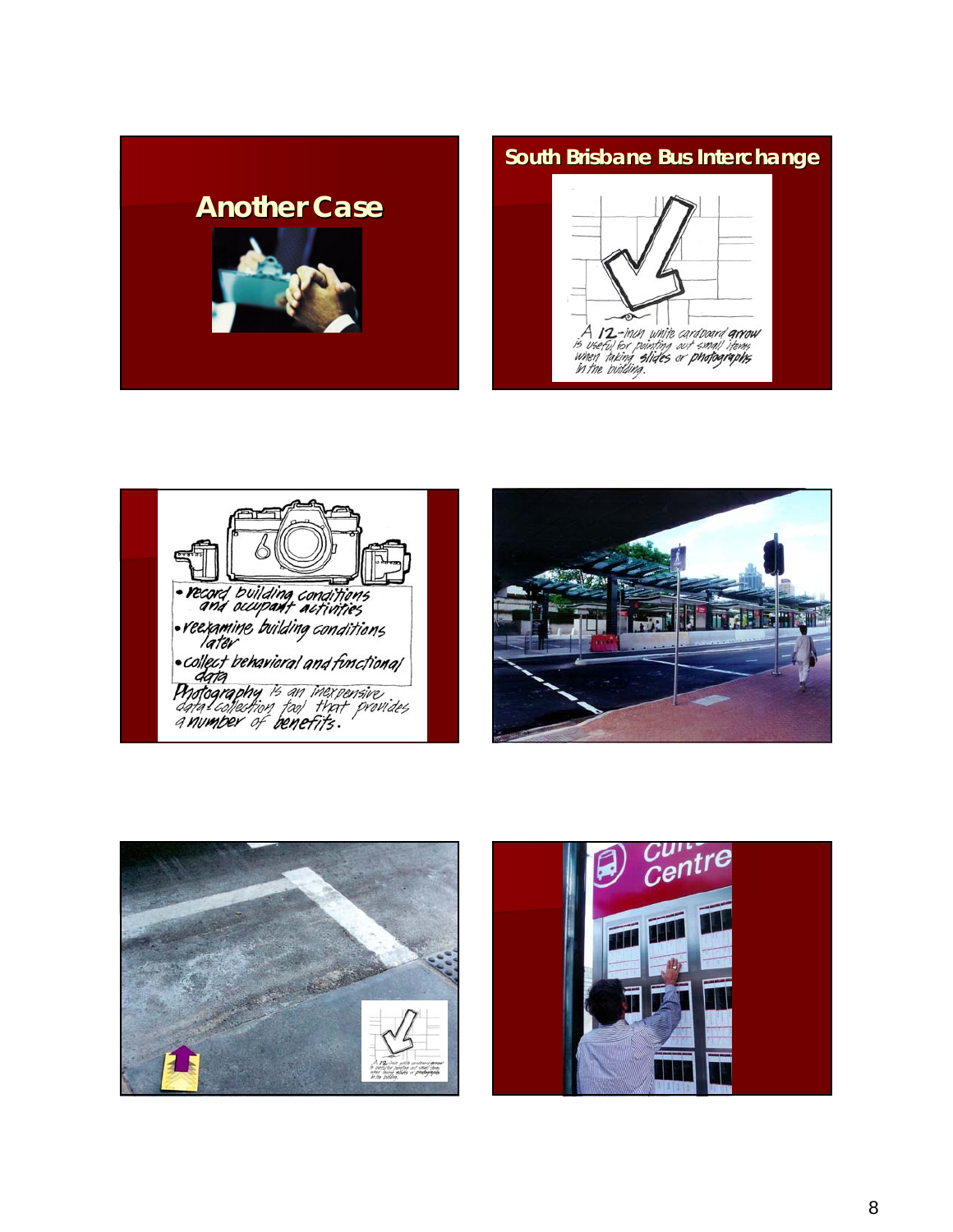

## **Back to the Theory Back to the Theory**

## **Contents of this Lecture Contents of this Lecture**

- 1. Evolution of POEs
- 2. BPE: widening the discourse
- 3. Cases here and there
- 4. Three types of POEs
- 5. POE phases or steps
- 6. Benefits of POEs

#### **7. Good and bad POEs**

- 8. Research methods
- 9. Management of a POE
- 10. Products of POEs
- 11. When to use
- 12. Lessons
- 13. Training and what is next?

## **What makes a good POE? What makes a good POE?**

- **appropriate objectives (targeted)**
- appropriate scale/scope
- $\Box$  supported/understood by client body/users
- **generates directly relevant information:** value readily apparent
- value for the money'
- **findings presented in useful format**
- builds on research & contributes to it
- $\blacksquare$  is adopted and acted on (in our dreams...)
- **becomes part of the corporate culture**

## **2. What makes a bad POE? What makes a bad POE?**

### ■ Opposite of the above:

- *Expensive*
- *Irrelevant*
- *Time-consuming*
- *No impa No impact...*
- *Not seen as 'best practice'*

### **3. POE vs. market survey 3. POE vs. market survey?**

#### **POE:**

- assesses environment in use
- studies the fit or congruence between users' needs and<br>environment

### **market survey: market survey:**

- could include POE component
- but does not focus on environmental factors exclusively
- non-users/potential uses also included

#### **both approaches are valuable: both approaches are valuable:**

- POE used more in architecture for redesign & new<br>buildings for same client (e.g. a chain of restaurants)<br>- each study generates different information re: demand,<br>patterns of use
	-
	- market survey: value of explaining nonuse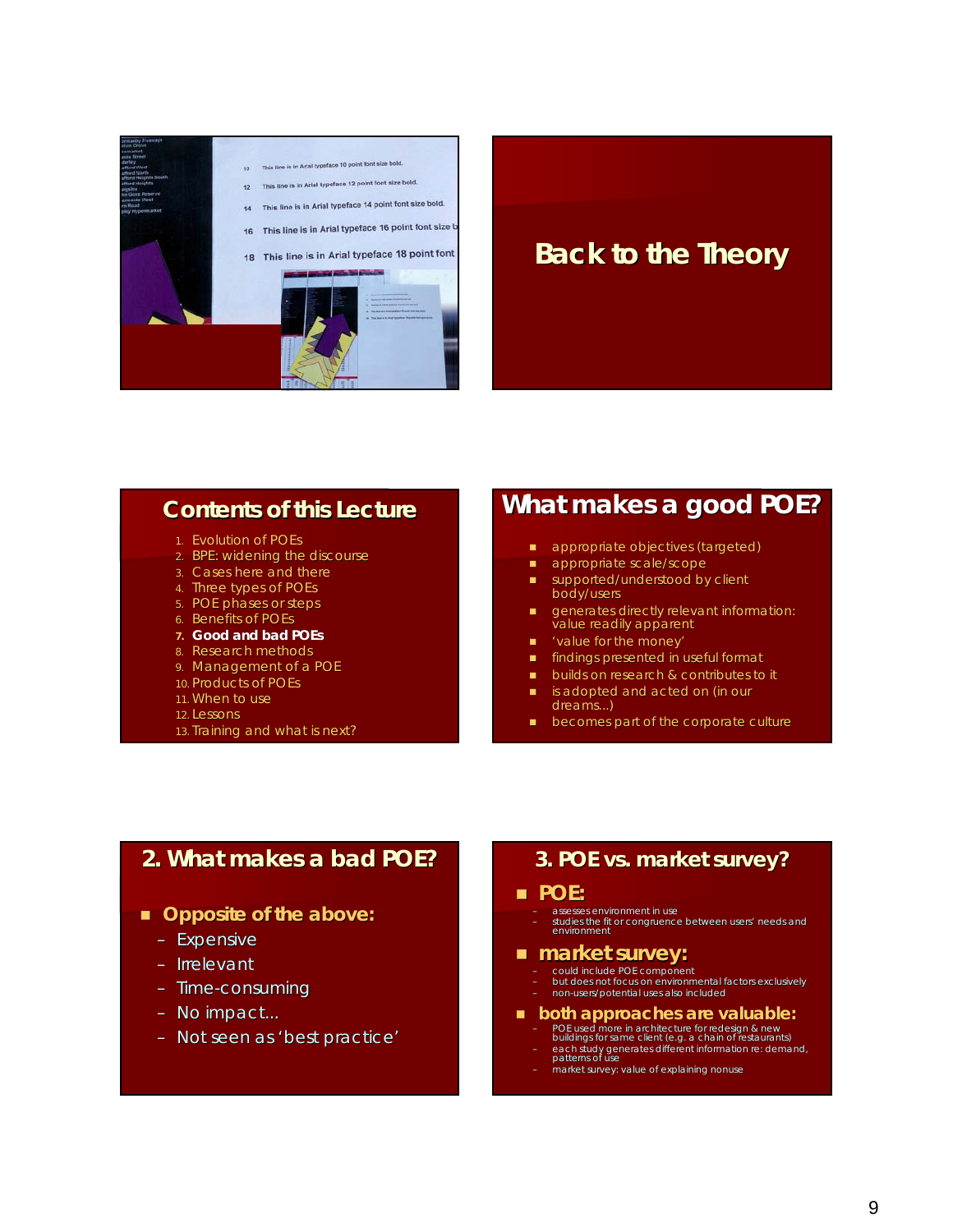



## **POE Research Methods 1 POE Research Methods 1**

- **I** interviewer survey
- **meetings with:** 
	- residents
	- professionals
	- staff
- $\Box$  camera work by:
	- investigator
	- respondents
- **diaries/journals**

## **POE Research Methods 2 POE Research Methods 2**

- site evaluations
- cognitive/mental maps
- $\blacksquare$  historical and other files ("archives")
- literature search
- **n** "context" material:
	- demographic
	- sociological
- **n** interviewer debriefing
- children and teens: special techniques

## **Management of a POE Management of a POE**

- **n** realistic expectations
- corporate commitment
- steering committee
- **agreement about: •** outcome
	- **•** product
- $\blacksquare$  high-level supporter
- $\blacksquare$  trust
- **n** raised expectations
- ongoing process --> needs appropriate structure
- **adequate resources and funding**
- **nanagement and staff participation**
- **persistence and flexibility REALISTIC EXPECTATIONS**

## **Indicative project schedule Indicative project schedule**

| ı | 2 |  | 5 |  | 8 | 9 |                                 | 11 | 12 |
|---|---|--|---|--|---|---|---------------------------------|----|----|
|   |   |  |   |  |   |   |                                 |    |    |
|   |   |  |   |  |   |   |                                 |    |    |
|   |   |  |   |  |   |   |                                 |    |    |
|   |   |  |   |  |   |   |                                 |    |    |
|   |   |  |   |  |   |   |                                 |    |    |
|   |   |  |   |  |   |   |                                 |    |    |
|   |   |  |   |  |   |   |                                 |    |    |
|   |   |  |   |  |   |   |                                 |    |    |
|   |   |  |   |  |   |   |                                 |    |    |
|   |   |  |   |  |   |   |                                 |    |    |
|   |   |  |   |  |   |   |                                 |    |    |
|   |   |  |   |  |   |   |                                 |    |    |
|   |   |  |   |  |   |   | <i><b>Weeks After Start</b></i> |    | 10 |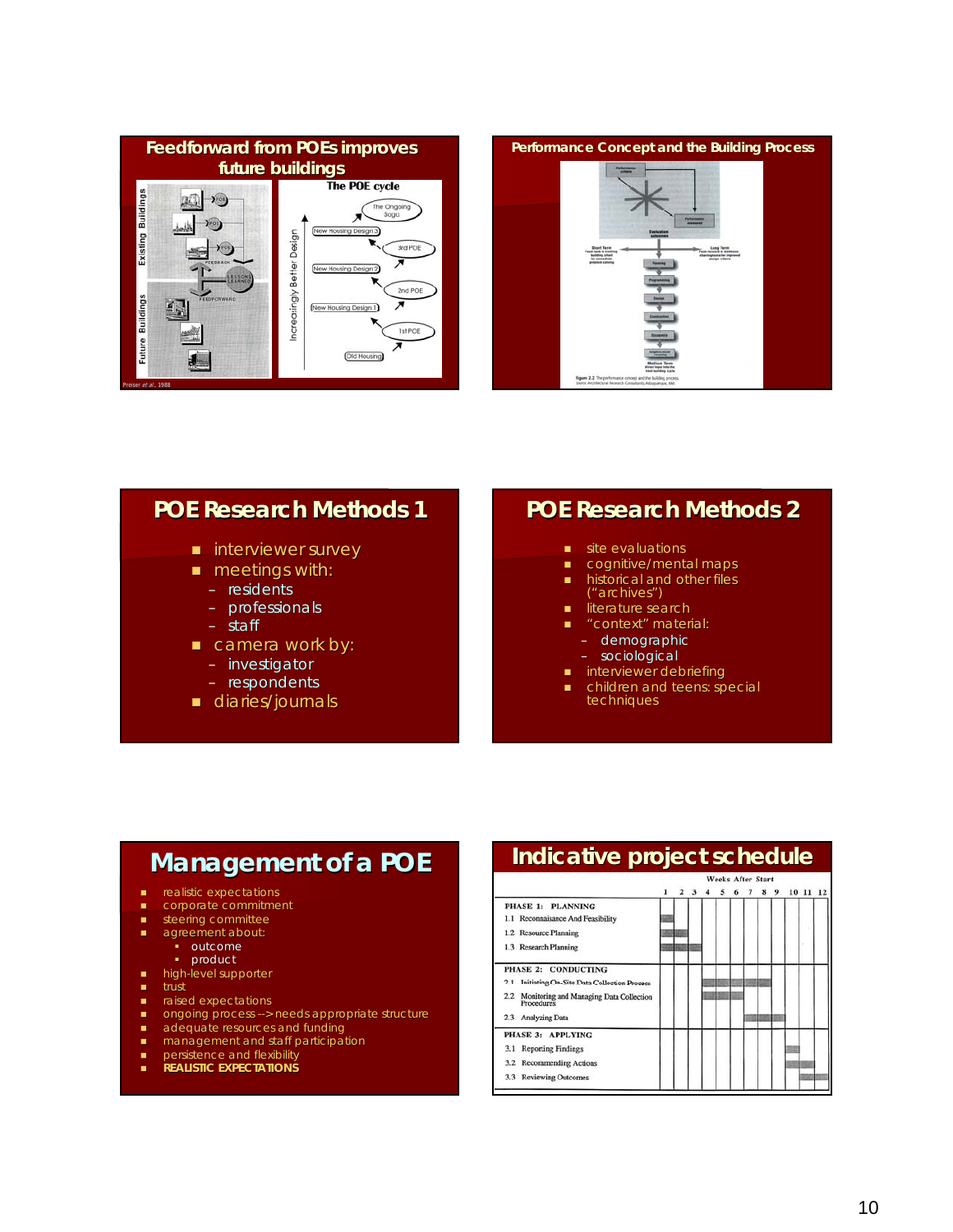## **Organisation of a POE 1 Organisation of a POE 1**

### **1. TIME (%) TIME (%)**

| П | study design                 | 15           |
|---|------------------------------|--------------|
|   | develop methodology          | 60           |
| П | conduct study                | 1            |
| П | analyse data                 | 5            |
|   | write up                     | 15           |
| ▬ | try to get someone to listen | $4 - 15$     |
|   | <i>inexplicable delays</i>   | *****<br>100 |
|   |                              |              |

## **Organisation of a POE 2 Organisation of a POE 2**

- 2. mix of methodologies/sampling
- 3. context
- 4. respect for respondents
- 5. instrument testing
- 6. interviewers
- 7. preliminary feedback
- 8. clear findings  $\rightarrow$  **ACTION**

## **Products/Outcomes of POEs in Public Housing**

- **Guidelines**
- **Checklists**
- **Planning**
- Design **Management**
- 
- Briefing/programming<br>■ Staff development materials<br>■ Site evaluation forms
- 
- **Tenant participation strategies**
- Data for lobbying Government
- **Public relations**
- **F** Tenants' handbooks Staff morale
- **Allocations procedures**
- **Assessment** of staff effectiveness & efficiency

## **When to Use the User-needs Approach 1**

- **1.** *MOST RELIABLE* **IN HOUSING**
- **everyday use**
- **u** tangible requirements
- **2.** *SOMEWHAT RELIABLE* **IN PUBLIC OPEN SPACE**
- $\blacksquare$  ... but ... observations tell only part of the story

## **When to Use the User-needs Approach 2**

### *3. LEAST RELIABLE* **IN LARGE (NON-LOCAL) PARK DESIGN**

- **n** infrequent use
- **E** conflicting demands

## **Contents of this Lecture Contents of this Lecture**

- 1. Evolution of POEs
- 2. BPE: widening the discourse
- 3. Cases here and there
- 4. Three types of POEs
- 5. POE phases or steps
- 6. Benefits of POEs
- 7. Good and bad POEs
- 8. Research methods
- 9. Management of a POE
- 10. Products of POEs
- 11. When to use
- **12. Lessons**
- 13. Training and what is next?